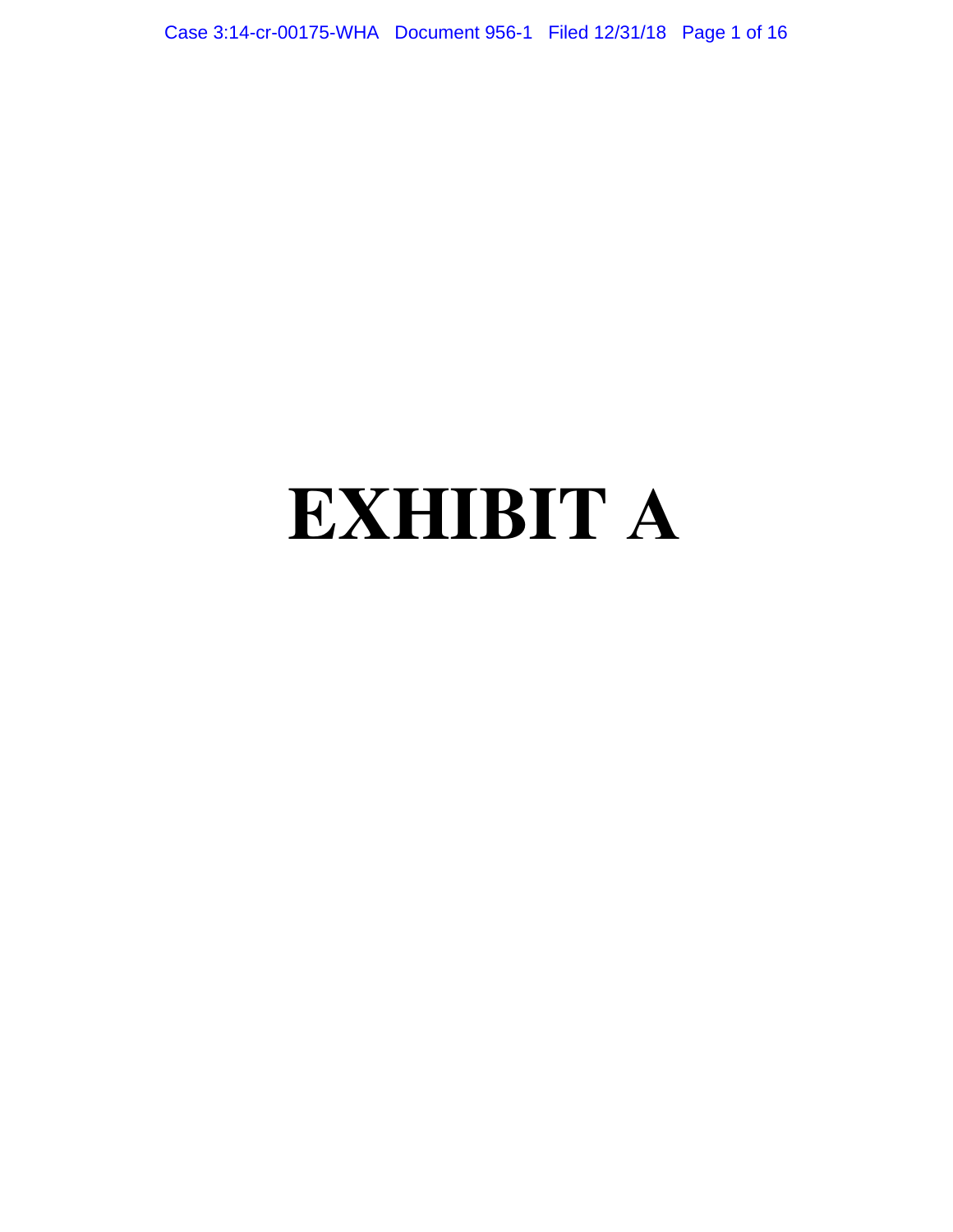#### **CAMP FIRE INCIDENT DESCRIPTION & FACTUAL SUMMARY**

#### **Background:**

CAL FIRE's website identifies the start time of the Camp Fire as November 8, 2018 at 6:33 a.m. The website lists the location of the fire as Pulga Road at Camp Creek Road near Jarbo Gap. CAL FIRE provides coordinates for the fire that are one mile northeast of the unincorporated town of Pulga, which is near Tower :27/222 on PG&E's Caribou-Palermo 115 kV Transmission Line (the "Camp 1 incident location").

On November 8, 2018, PG&E filed with the California Public Utilities Commission ("CPUC") an Electric Safety Incident Report ("EIR") (Incident No. 181108-9002) concerning an outage on the Caribou-Palermo 115 kV Transmission Line in Butte County that occurred on the same day at approximately 6:15 a.m. On November 16, 2018, PG&E filed with the CPUC an EIR (Incident No. 181116-9015) concerning an outage on the Big Bend 1101 12 kV Circuit in Butte County at approximately 6:45 a.m. on November 8, 2018 ("Camp 2 incident location"). On December 11, 2018, PG&E filed with the CPUC a 20-Day Supplemental Report providing additional information related to the events described in the foregoing EIRs.

As described in the 20-Day Supplemental Report and as described below, PG&E observed damage to PG&E equipment at both incident locations during patrols that took place after the onset of the Camp Fire and when PG&E assisted CAL FIRE with evidence collection at the incident locations.

### **Incident Overview:**

#### Camp 1 Incident Location



Single Line Diagram of the Caribou-Palermo 115 kV Transmission Line

On November 8, 2018, at approximately 6:15 a.m., the PG&E Caribou-Palermo 115 kV Transmission Line relayed and de-energized. What is now referred to as the Caribou-Palermo 115 kV transmission line was placed into service in the 1920s by the Great Western Power Company, which PG&E acquired in 1930. One customer, the Grizzly Powerhouse, was impacted by the transmission outage. Auto-reclosing on the line had been disabled previously as part of PG&E's wildfire mitigation program. As a result, the line did not test after it de-energized.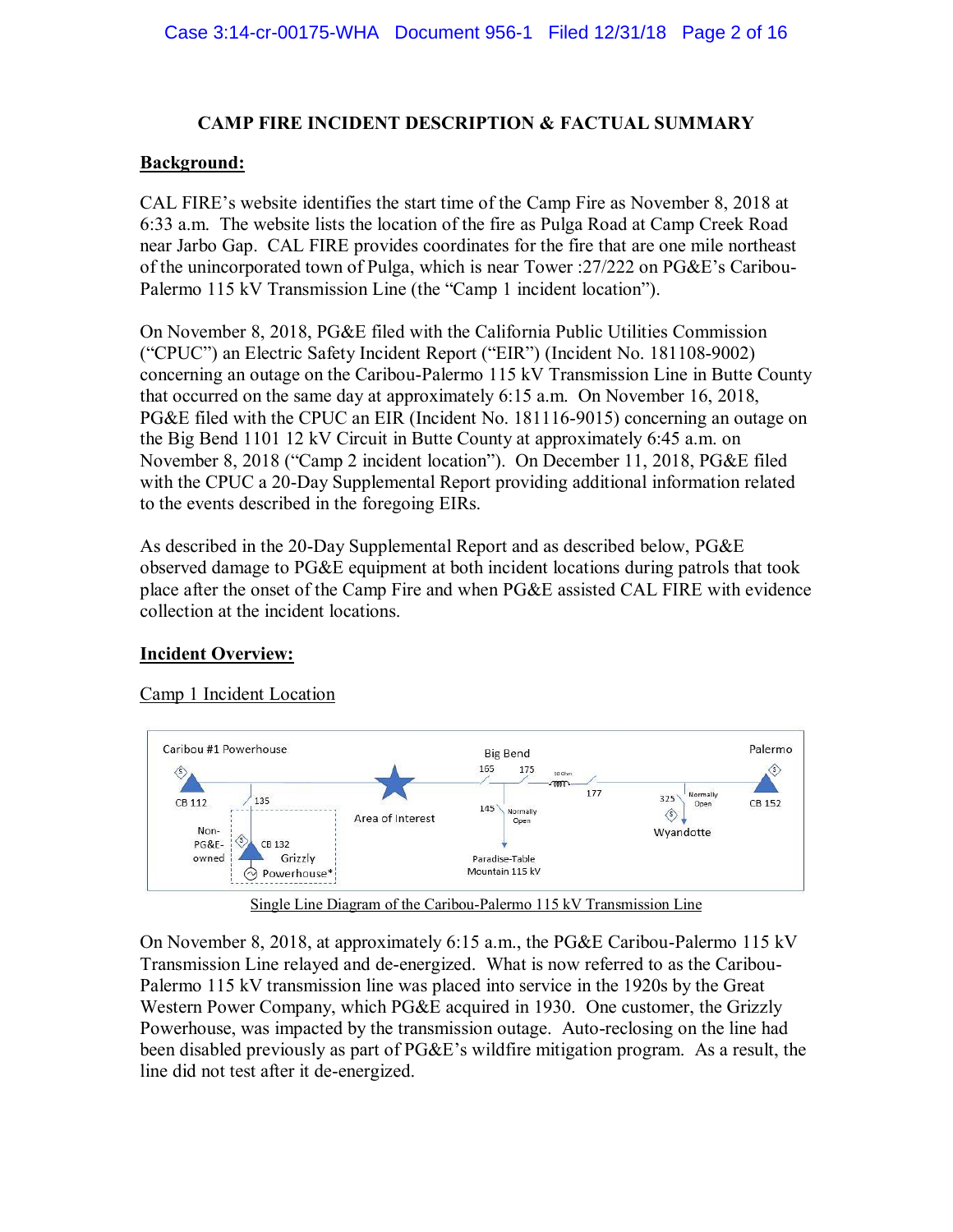On the morning of November 8, 2018, certain PG&E employees and contractors observed fire in the Feather River Canyon area near Pulga. At about 6:28 a.m., a PG&E Hydro Generation Supervisor, then traveling northeast on Highway 70, radioed the Rock Creek Switching Station to report an approximately 100' x 100' fire in a clearing beneath PG&E transmission lines about one mile north of Pulga, near Poe Dam, which is near Tower :27/222 on PG&E's Caribou-Palermo 115 kV Transmission Line. PG&E's Rock Creek Switching Station reported the fire to authorities.

A PG&E Electrical Machinist heard the Hydro Supervisor's radio transmission while driving north from Chico along Highway 70. The Electrical Machinist pulled into a station operated by the California Department of Transportation located along Highway 70 south of Poe Dam. From that vantage point, the Electrical Machinist took two photos of the fire, both timestamped 6:44 a.m., November 8, 2018. These photographs have been provided by PG&E to CAL FIRE.

At approximately 6:48 a.m. on November 8, 2018, two other PG&E employees, a Hydro Electrician and a Hydro Sub-foreman, then staging at the PG&E Cresta Powerhouse, were alerted by two PG&E contractors affiliated with Syblon Reid of a nearby fire. Those employees observed a fire from their vantage point, from which they took photos and videos of the fire. The Sub-foreman provided to PG&E eight photos and three videos of the fire bearing timestamps ranging from 6:48 a.m. to 7:53 a.m., November 8, 2018. The Hydro Electrician also took photos of the fire from Cresta Dam and provided to PG&E 13 photos bearing timestamps ranging from 7:05 a.m. to 7:53 a.m., November 8, 2018. These photographs and videos have been provided by PG&E to CAL FIRE.

At approximately 7:00 a.m. on November 8, 2018, a PG&E Operating Clerk was driving south along Highway 70 when the Operating Clerk observed smoke rising from Feather River Canyon. The Operating Clerk pulled over at mile marker 42.87 on Highway 70, where the Operating Clerk took two photos of the smoke, each bearing a timestamp of 7:01 a.m., November 8, 2018. The Operating Clerk then continued down Highway 70 to a retaining wall near mile marker 42.66, where the Operating Clerk pulled over and took two photos of the flames, each bearing a timestamp of 7:03 a.m., November 8, 2018. These photographs have been provided by PG&E to CAL FIRE.

Between approximately 6:30 a.m. and 7:00 a.m. on November 8, 2018, a Syblon Reid welding truck operator took two photos of the fire from a location at Highway 70 near Poe Dam. These photographs have been provided by PG&E to CAL FIRE.

At approximately 7:20 a.m. on November 8, 2018, another PG&E Electrical Machinist, who also had heard the Hydro Supervisor's radio call while driving north on Highway 70, observed a fire moving from the vicinity of the Union Pacific Railroad tracks up the west side of Feather River Canyon, south of Pulga.

In the afternoon of November 8, 2018, PG&E conducted an aerial patrol of the Caribou-Palermo 115 kV Transmission Line at Tower :27/222. The patrol identified on Tower :27/222 a suspension insulator supporting a transposition jumper that had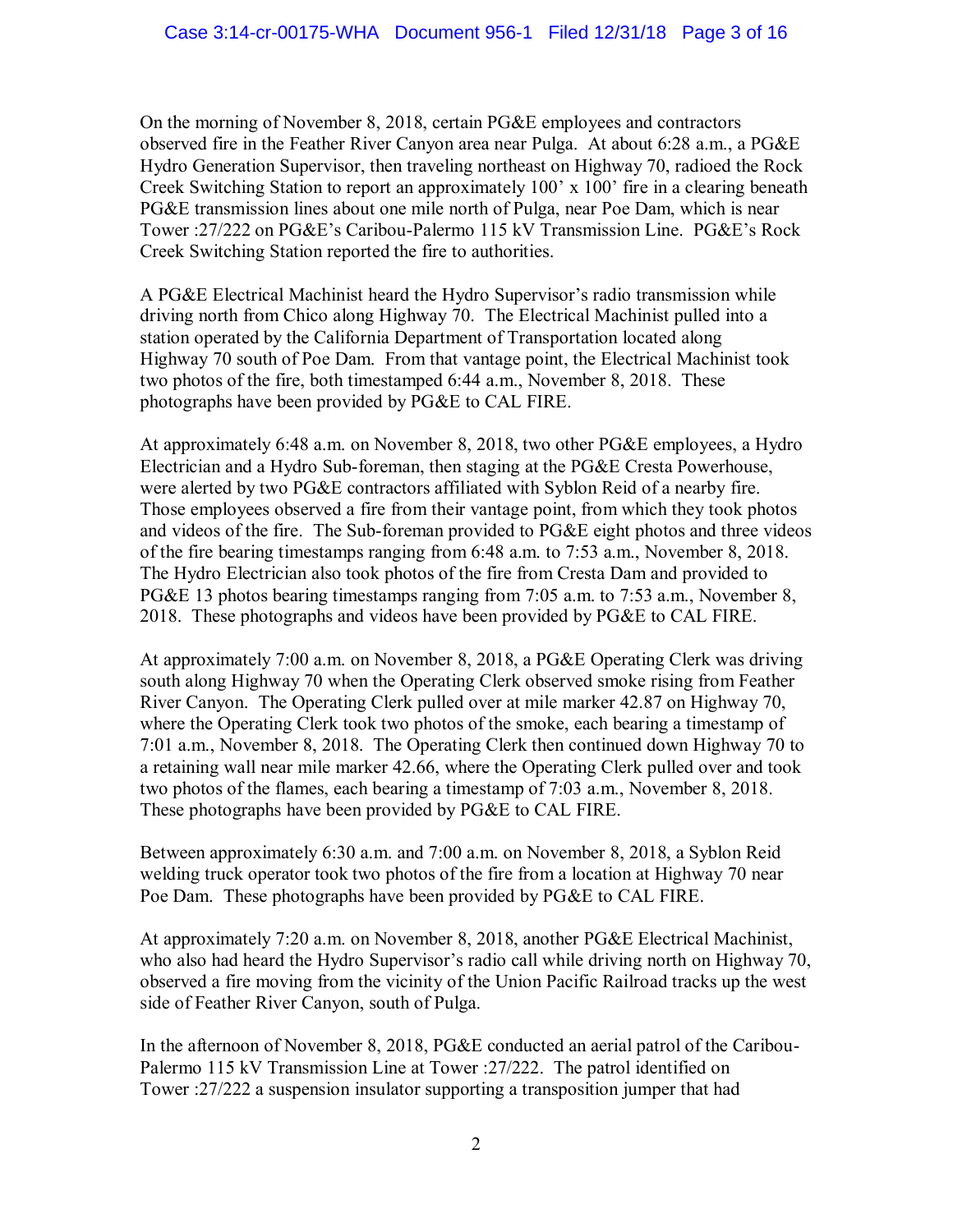separated from an arm on the tower. The suspension insulator and the transposition jumper remained suspended approximately 20-30 feet above the ground. As noted above, on the same day, PG&E filed with the CPUC an EIR (Incident No. 181108-9002) concerning an outage on the line and the results of the aerial patrol of the line that day, including the condition of Tower :27/222.

On November 14, 2018, at CAL FIRE's request, PG&E assisted CAL FIRE's collection of assets from Tower :27/222 and the adjacent Tower :27/221. CPUC staff were on site to observe the collection. At the time of the collection, at Tower :27/222, PG&E observed a broken C-hook that had attached the suspension insulator to a tower arm, along with wear at the connection point. In addition, PG&E observed a flash mark on Tower :27/222 near where the jumper was suspended and damage to the transposition jumper and suspension insulator.

At Tower :27/221, there was an insulator hold down anchor that had become disconnected. The insulator hold down anchor is not an energized piece of equipment. As noted below, this issue had already been identified for repair during an aerial patrol in September 2018.

Camp 2 Incident Location



Single Line Diagram of the Big Bend 1101 12 kV Distribution Circuit

On November 8, 2018, at approximately 6:45 a.m., the PG&E Big Bend 1101 12 kV Distribution Circuit experienced an outage. At that time, LR 1704 (which protects assets downstream of it on the Big Bend 1101 12 kV Distribution Circuit) opened. Four customers on Flea Mountain were affected by the outage (PG&E, AT&T Inc., DigitalPath, Inc. and Yankee Hill Fire Council). At the time of the Camp Fire, autoreclosing for LR 1704 was disabled as part of PG&E's wildfire mitigation program.

According to certain November 16, 2018 media reports, a review of first responder radio transmissions on the morning of November 8, 2018 indicated a possible second ignition point for the Camp Fire on Rim Road east of Concow Reservoir.

On November 9, 2018, a PG&E Lineman patrolling the Big Bend 1101 12 kV Distribution Circuit arrived at LR 1704. The Lineman had been dispatched to identify a means of isolating the fault detected on the line. The Lineman observed that the LR 1704 pole and other equipment were on the ground.

On November 11, 2018, a PG&E General Construction ("GC") Sub-foreman and Lineman patrolled the Big Bend 1101 12 kV Distribution Circuit from an area a few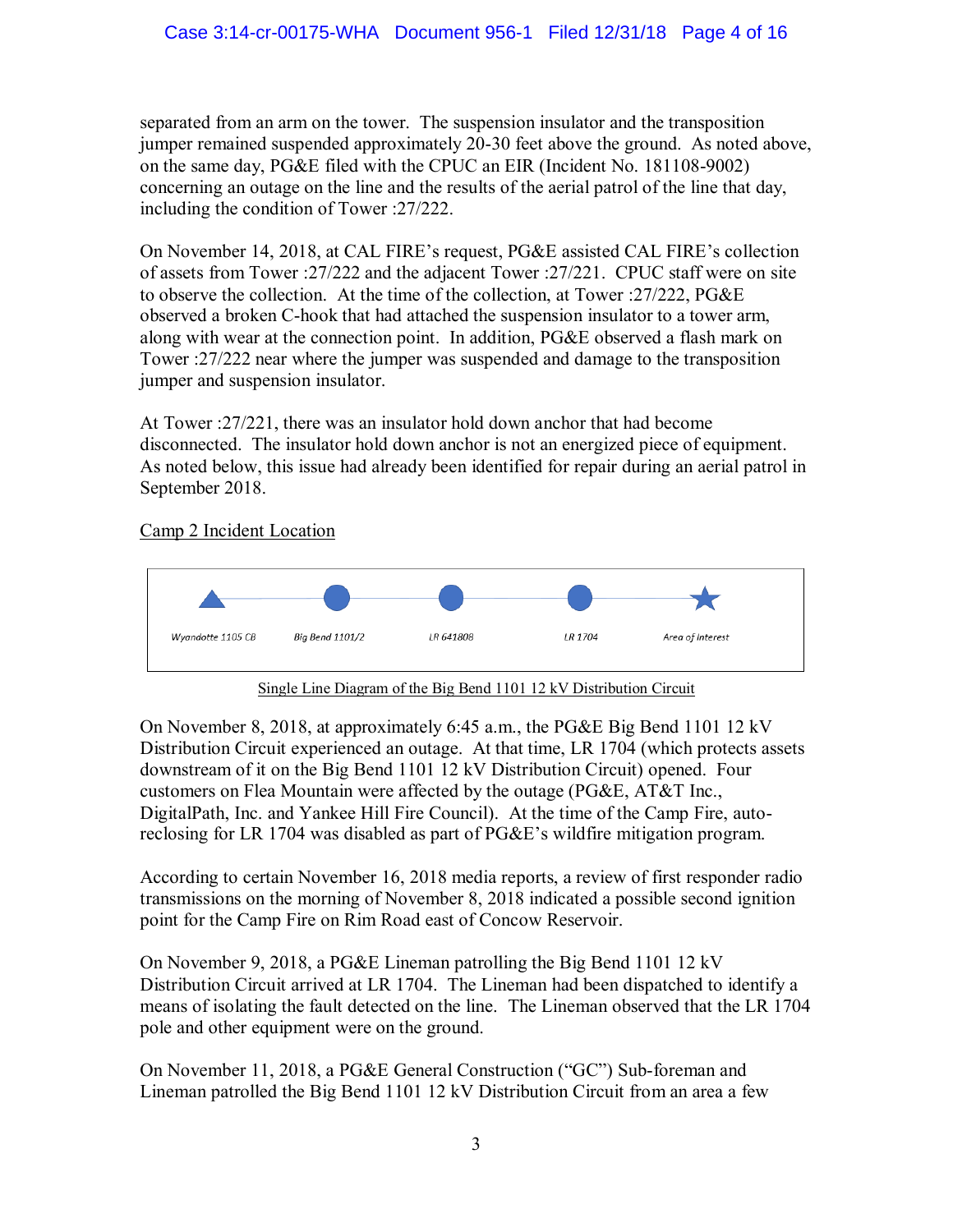spans south of LR 1704 up to Flea Mountain. The Sub-foreman noted bullets and bullet holes at the break point of the LR 1704 pole and bullet dents on the LR 1704 control box. He also noted shotgun pellets embedded in the LR 1704 pole. The Sub-foreman took photos from multiple locations along Concow Road. These photographs have been provided by PG&E to CAL FIRE.

On November 12, 2018, a PG&E Troubleman patrolled the Big Bend 1101 12 kV Distribution Circuit from an area several spans south of LR 1704 up to Flea Mountain. The Troubleman observed fallen trees, wires down, and poles that were damaged and/or down near the intersection of Concow Road and Rim Road. The Troubleman observed that some of the fallen trees lay on top of the downed conductors. The location at which the Troubleman observed trees on conductors is approximately two-thirds of a mile north of LR 1704. The Troubleman took photos from multiple locations along Concow Road. These photographs have been provided by PG&E to CAL FIRE.

A burnt Dodge truck was observed near the Camp 2 incident location by PG&E employees assisting CAL FIRE with evidence collection.

#### **Patrol and Inspection History:**

#### Camp 1 Incident Location

#### *Tower :27/222*

Steel structures on PG&E's 115 kV transmission lines, such as Tower :27/222, are subject to maintenance patrols annually and detailed inspections every five years. During a detailed inspection of a transmission line, PG&E personnel are instructed to look for and document abnormalities or circumstances that will negatively impact safety, reliability, or asset life. Detailed inspections are typically done by ground.

PG&E's understanding based upon its records is that a 2009 detailed inspection of the Caribou-Palermo 115 kV Transmission Line identified for replacement the three-bolt connectors associated with Tower :27/222, as well as those associated with other towers on the line. Three-bolt connectors are pieces of equipment used to join two ends of conductor together in a way that allows electrical current to continue to flow through the conductor segments. Three-bolt connectors are different from the C-hook that appears to have failed at Tower :27/222.

PG&E's understanding based upon its records is that the next detailed inspection for Tower :27/222 was completed in August 2014. PG&E's understanding based upon its records is that no new findings were reported. Likewise, no new findings were reported for Tower :27/222 during PG&E aerial patrols conducted between 2009 and 2018. PG&E's understanding based upon its records is that, since the last detailed inspection in 2014, PG&E has conducted aerial patrols in July 2015, August 2016, September 2017 and, most recently, September 2018.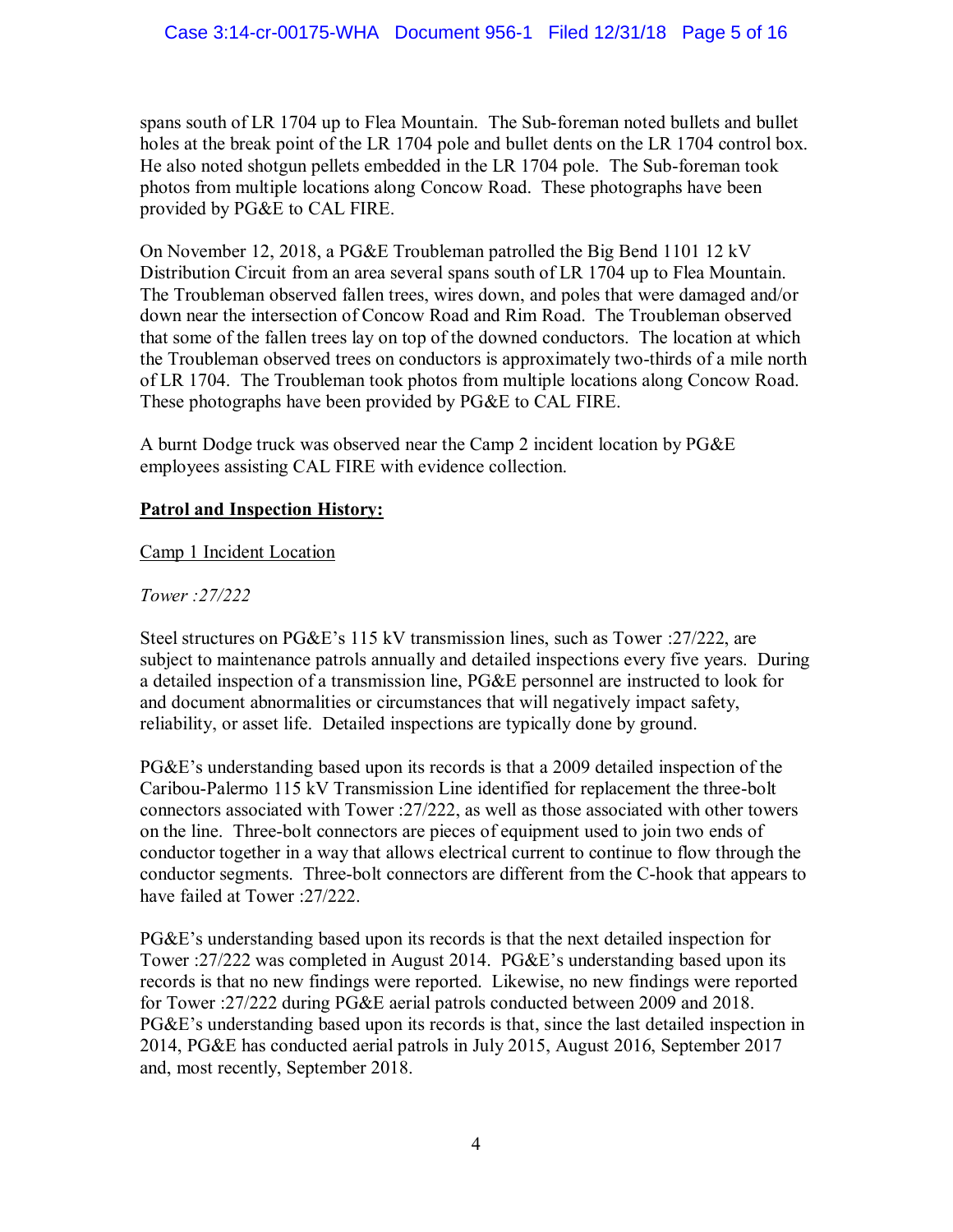PG&E also performs non-routine patrols on the Caribou Palermo 115 kV Transmission Line on an as-needed basis. These patrols may, but do not always, include the entire line. PG&E's understanding based upon its records is that, in the five years preceding the Camp Fire, PG&E performed non-routine aerial patrols on the Caribou-Palermo 115 kV Transmission Line in May 2014, April 2015, May 2015, December 2015, October 2016 and August 2017. PG&E performed the non-routine aerial patrol in May 2014 due to a CAISO maintenance review. PG&E performed the non-routine aerial patrol in April 2015 in response to a notification by the Grid Control Center ("GCC"). PG&E performed the non-routine aerial patrols in May 2015 and December 2015 in response to outages on the line. PG&E performed the non-routine aerial patrol in October 2016 in response to an outage on the line caused by lightning in the area. PG&E performed the non-routine aerial patrol in August 2017 in response to a relay. PG&E's understanding based upon its records is that no issues were reported for Tower :27/222 as a result of the foregoing non-routine patrols.

PG&E also conducts emergency aerial patrols in response to a momentary or sustained outage caused by an unknown condition on an overhead or underground transmission line. As with non-routine aerial patrols, emergency aerial patrols on the Caribou-Palermo 115 kV Transmission Line may, but do not always, include the entire line. PG&E's understanding based upon its records is that, in the five years preceding the Camp Fire, PG&E performed emergency aerial patrols on the Caribou-Palermo 115 kV Transmission Line in November 2013, February 2015, January 2017 and February 2017. PG&E's understanding based upon its records is that no new findings were reported for Tower :27/222 as a result of these patrols.

PG&E's understanding based upon its records is that PG&E also performed infrared ("IR") patrols of the Caribou-Palermo 115 kV Transmission Line in October 2008, May 2010, May 2012, May 2014, June 2015, May 2016, May 2017 and May 2018. IR patrols use thermographic technology to identify abnormal conditions on electrical equipment, and are typically done by air. PG&E's understanding based upon its records is that these patrols did not identify any new issues related to Towers :27/222.

The Caribou-Palermo 115 kV Transmission Line is also subject to Light Detection and Ranging ("LiDAR") surveys to create a three-dimensional model of the transmission facilities and surrounding vegetation. These surveys are generally performed as part of PG&E's vegetation management program. LiDAR surveys are intended to identify trees that are within defined vegetation clearance distances of transmission lines, and identify trees capable of striking the lines and pole or tower structures. PG&E conducts followup foot patrols to evaluate trees that are dead, leaning, uprooted, rotten or defected with cracks in the trunks. PG&E's understanding based upon its records is that vegetation management conducted LiDAR surveys of the Caribou-Palermo 115 kV Transmission Line in December 2012, April 2014, April 2015, April 2016, October 2016, October 2017 and, most recently, September 2018. PG&E's understanding based upon its records is that no vegetation management work related to Tower :27/222 was prescribed as a result of the 2017 survey. The analysis of the September 2018 survey data for year 2019 work has not yet been completed.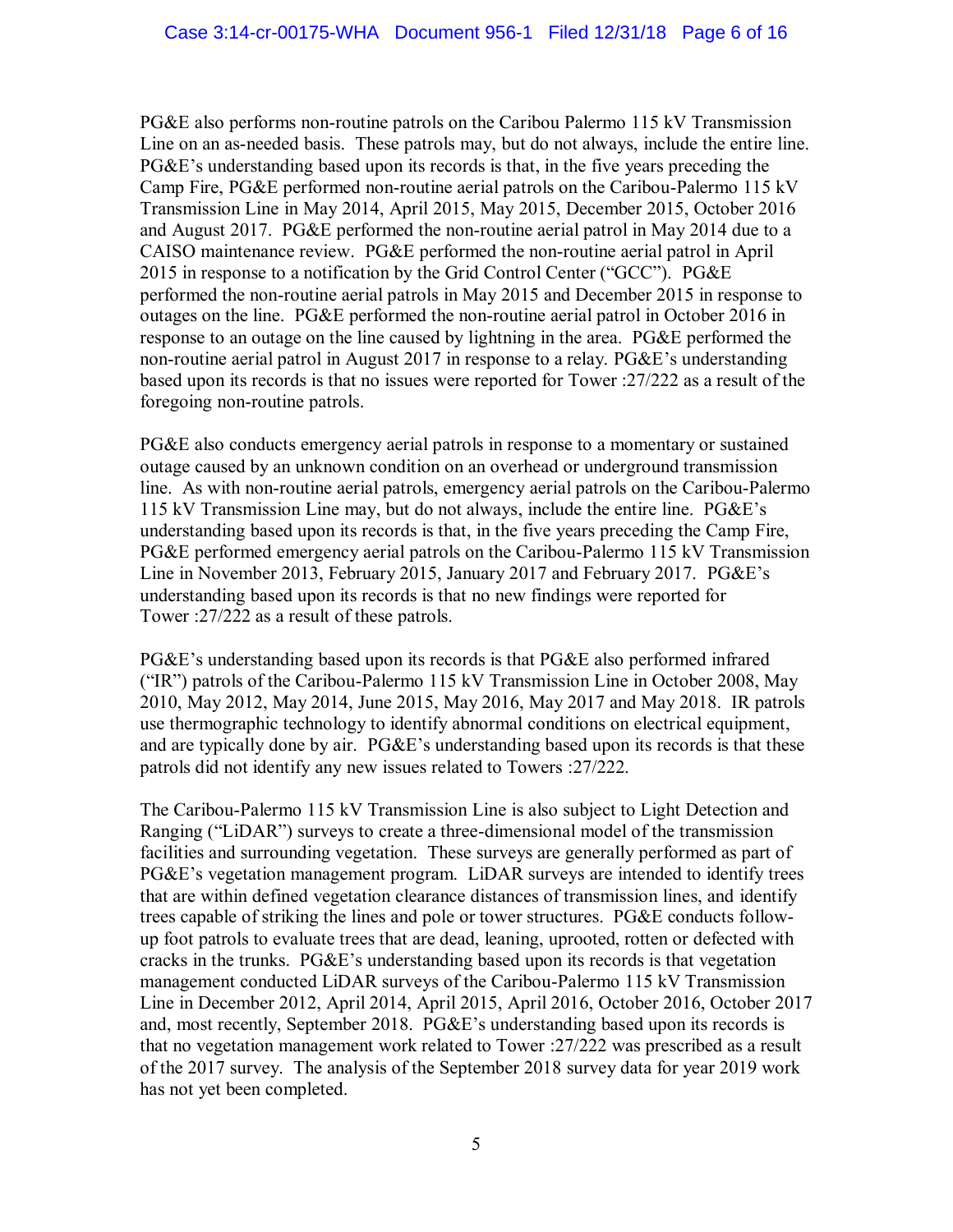PG&E's understanding based upon its records is that the three-bolt connector replacement work on Tower :27/222 was completed in 2016 by the transmission division of PG&E's GC group. The three-bolt connectors along the Caribou-Palermo 115 kV Transmission Line were replaced with parallel groove connectors. Three-bolt connectors and parallel groove connectors are different from the C-hook that appears to have failed.

#### *Tower :27/221*

PG&E's understanding based upon its records is that during the last detailed inspection of Tower :27/221 in 2014, no new findings were reported. Similarly, no new findings were reported for Tower :27/221 as a result of routine aerial patrols of the Caribou-Palermo 115 kV Transmission Line in July 2015, August 2016 and September 2017. No new findings were reported for Tower :27/221 as a result of non-routine aerial patrols of the Caribou-Palermo 115 kV Transmission Line in May 2014, April 2015, May 2015, December 2015, October 2016 and August 2017. No new findings were reported for Tower :27/221 as a result of the emergency aerial patrols conducted in November 2013, February 2015, January 2017 and February 2017. No new findings were reported for Tower :27/221 as a result of the IR patrols conducted in October 2008, May 2010, May 2012, May 2014, June 2015, May 2016, May 2017 and May 2018. PG&E's understanding based upon its records is that vegetation management conducted a LiDAR survey of the Caribou-Palermo 115 kV Transmission Line in December 2012, April 2014, April 2015, April 2016, October 2016, October 2017 and, most recently, September 2018. PG&E's understanding based upon its records is that no vegetation management work related to Tower :27/221 was prescribed as a result of the 2017 survey. The analysis of the September 2018 survey data for year 2019 work has not yet been completed.

PG&E's understanding based upon its records is that during the most recent routine aerial patrol of the line, in September 2018, a new finding was reported for Tower :27/221 because an insulator hold down anchor's turnbuckle had become disconnected and required repair. This is the same issue that was identified during CAL FIRE's November 14, 2018 collection of evidence. As noted above, an insulator hold down anchor is not an energized piece of equipment. As a result of the September 2018 aerial patrol, a notification was created to repair the insulator hold down anchor within 12 months. That notification was open at the time of the Camp Fire in November 2018.

#### Camp 2 Incident Location

For distribution lines, PG&E performs patrols and inspections on a plat map-by-plat map basis. The Camp 2 incident location on the Big Bend 1101 12 kV Distribution Circuit falls within the area of Plat Maps R36 and S36.

PG&E's understanding based upon its records is that PG&E inspected the area corresponding to Plat Map R36 in March 2014, March 2015, February 2016 and March 2017. In addition, PG&E's understanding based upon its records is that PG&E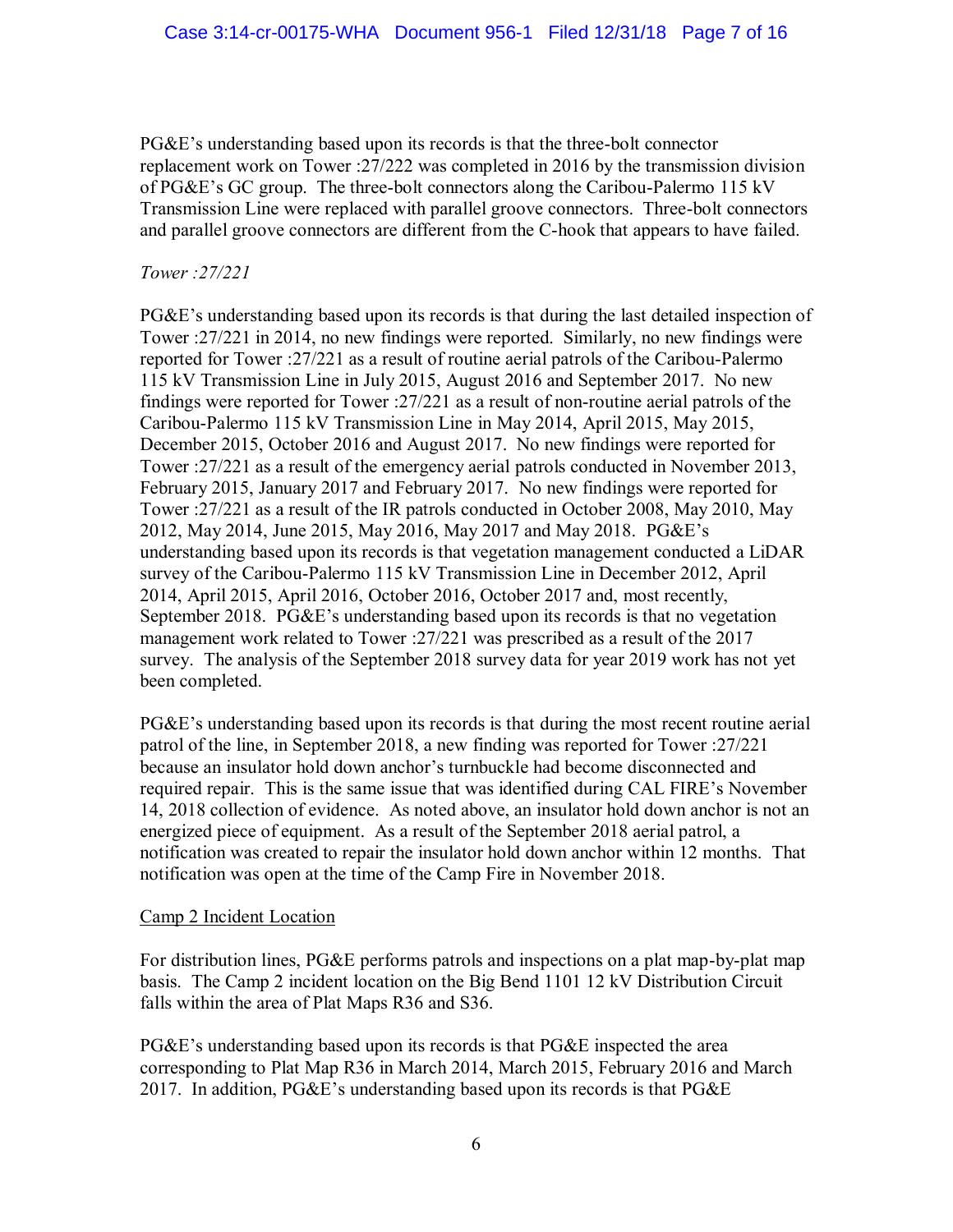conducted a ground patrol of this area in April 2018. During these inspections and patrols, no findings were reported for the area, except that bird shot damage to a conductor and a damaged conductor on an insulator were reported as a result of the February 2016 inspection, and minor work was performed during that inspection. PG&E's understanding based upon its records is that during the February 2016 inspection, in an area approximately one mile north of the intersection of Concow Road and Rim Road, minor work identified as "Marking—Install/Replace" was performed on one pole, and minor work identified as "High Sign—Install" was performed on two poles. PG&E's understanding based upon its records is that the bird shot damage to a conductor was repaired in April 2016. PG&E's understanding based upon its records is that the damaged conductor on an insulator was also repaired in April 2016.

PG&E's understanding based upon its records is that PG&E inspected the area corresponding to Plat Map S36 in March 2014, March 2015, February 2016 and February 2017. In addition, PG&E's understanding based upon its records is that PG&E conducted a ground patrol of this area in February 2018. No findings were reported as a result of the March 2014, March 2015 and February 2017 inspections. PG&E's understanding based upon its records is that during the February 2016 inspection, minor work identified as "Marking—Install/Replace" was performed on a pole two poles northeast of LR 1704.

PG&E's understanding based upon its records is that PG&E vegetation management contractors performed inspections of the area near the intersection of Concow Road and Rim Road in August 2015, May 2016, June 2017, September 2017, April 2018 and August 2018. No vegetation management work was prescribed as a result of the September 2017, April 2018 and August 2018 inspections. As a result of the August 2015 vegetation management inspection, in October 2015, the top was pruned from a Douglas Fir, a Ponderosa Pine and a Sugar Pine were pruned, and a Cedar was removed. As a result of the May 2016 vegetation management inspection, a White Fir was removed in September 2016 and a Ponderosa Pine was removed in October 2016. As a result of the June 2017 vegetation management inspection, a Tan Oak was pruned in August 2017 and the top was pruned from a Cedar tree in November 2017.

#### **CAL FIRE Evidence Collection:**

CAL FIRE initially restricted access to Tower :27/222 and adjacent Tower :27/221 on the Caribou-Palermo 115 kV Transmission Line, but eventually permitted PG&E access for the limited purpose of cooperating with their investigation. On November 14, 2018, as part of their investigation of the Camp Fire, CAL FIRE requested PG&E's assistance collecting assets from Towers :27/222 and :27/221. PG&E assisted CAL FIRE with the requested collection, and CPUC staff were on site to observe. It was during the CAL FIRE collection in November 2018 that PG&E observed a broken C-hook at Tower :27/222 that had attached the suspension insulator to a tower arm, along with wear at the connection point. It was also at this time that PG&E observed a flash mark on Tower :27/222 near where the transposition jumper was suspended, and damage to the transposition jumper and suspension insulator.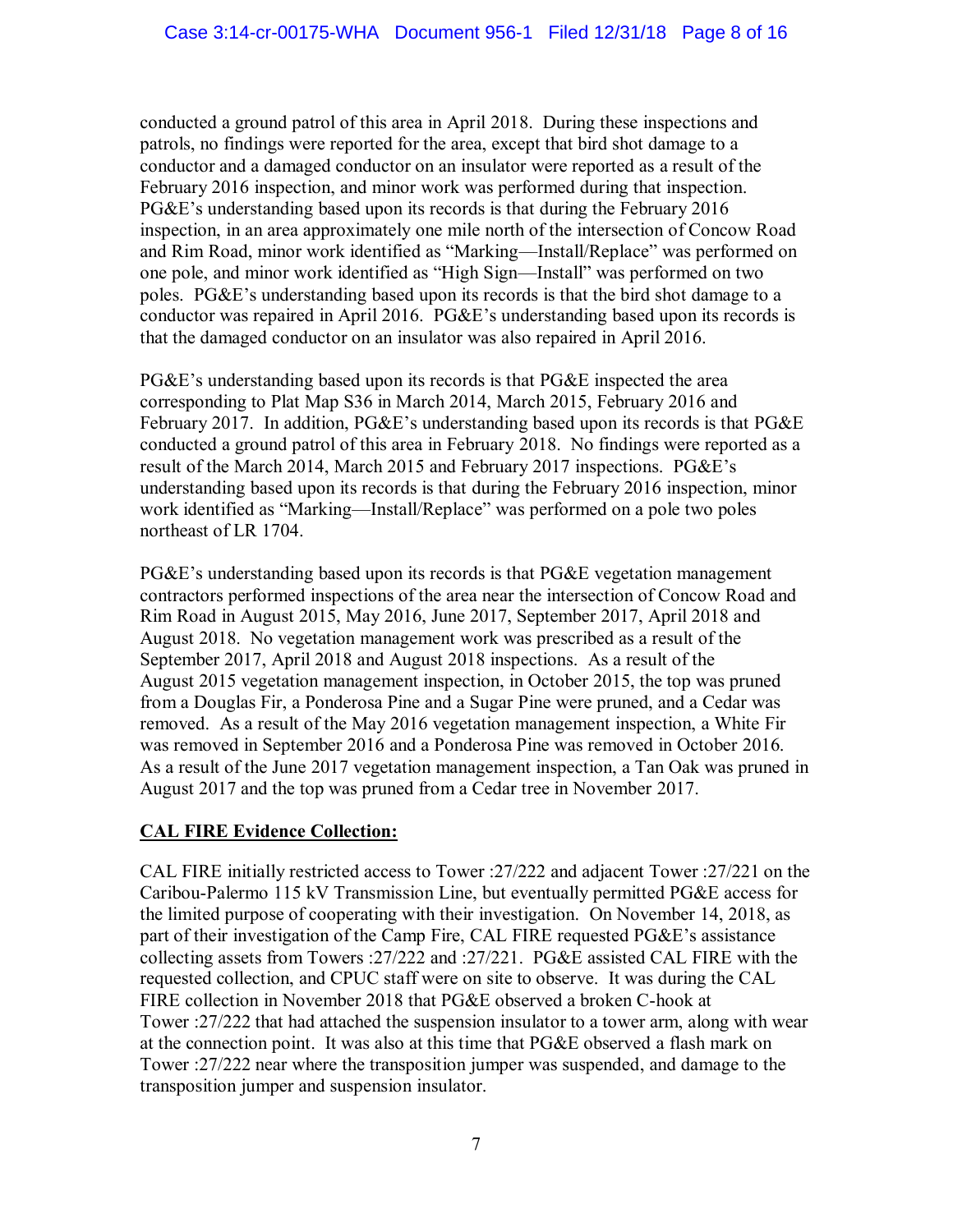During November 2018, PG&E assisted CAL FIRE's collection of the following items from Towers :27/222 and :27/221: (i) five insulator strings consisting of a total of 49 insulator bells, (ii) two hold down anchors, (iii) two hold down arms, (iv) five C-hooks, (v) a jumper assembly and (vi) two jumper support arms.

During November 2018, CAL FIRE also requested assistance from PG&E to collect evidence related to the Camp 2 incident location. CAL FIRE provided PG&E with receipts for evidence collected prior to PG&E's arrival at the site at the intersection of Concow Road and Rim Road.

With respect to the Camp 2 incident location, PG&E assisted CAL FIRE's collection of Recloser Controllers for Line Reclosers 1704 and 641808 from the area near Concow Road and the area near the intersection of Highway 70 and Deadwood Road. At CAL FIRE's request, PG&E provided CAL FIRE Recloser Controller data from Line Reclosers 1704 and 641808. During November 2018, PG&E also assisted CAL FIRE's collection of the following items from the area near the intersection of Concow Road and Rim Road: (i) a power pole top with cross member, (ii) seven conductor rolls,  $(iii)$  nine conductor pieces,  $(iv)$  three tie wires,  $(v)$  an insulator and insulator bolts, (vi) three pieces of hardware, (vii) a crossarm, (viii) a middle pole and middle pole stump, (ix) a crossmember, (x) a south pole top with hardware and (xi) a middle pole butt.

In addition, PG&E has assisted CAL FIRE's collection of one Smart Meter from Camp Creek Road, Pulga, one Smart Meter from 13298 Concow Road, Oroville, four Smart Meters from the PG&E Cell Repeater Station at Dixie Road on Flea Mountain, and nine Smart Meters from the Pulga area. At CAL FIRE's request, PG&E downloaded and provided to CAL FIRE data contained within these Smart Meters.

#### **Timeline:**

| <b>Event</b>                                                   | <b>CAL FIRE Bates</b><br><b>Number Reference</b> |
|----------------------------------------------------------------|--------------------------------------------------|
| October 2008: Infrared patrol of Caribou-Palermo 115 kV        |                                                  |
| Transmission Line.                                             |                                                  |
| <b>August 2009:</b> Detailed inspection of Caribou-Palermo 115 |                                                  |
| kV Transmission Line.                                          |                                                  |
| May 2010: Infrared patrol of Caribou-Palermo 115 kV            |                                                  |
| Transmission Line.                                             |                                                  |
| August 2010: Aerial patrol of Caribou-Palermo 115 kV           |                                                  |
| Transmission Line.                                             |                                                  |
| August 2011: Aerial patrol of Caribou-Palermo 115 kV           |                                                  |
| Transmission Line.                                             |                                                  |
| May 2012: Infrared patrol of Caribou-Palermo 115 kV            |                                                  |
| Transmission Line.                                             |                                                  |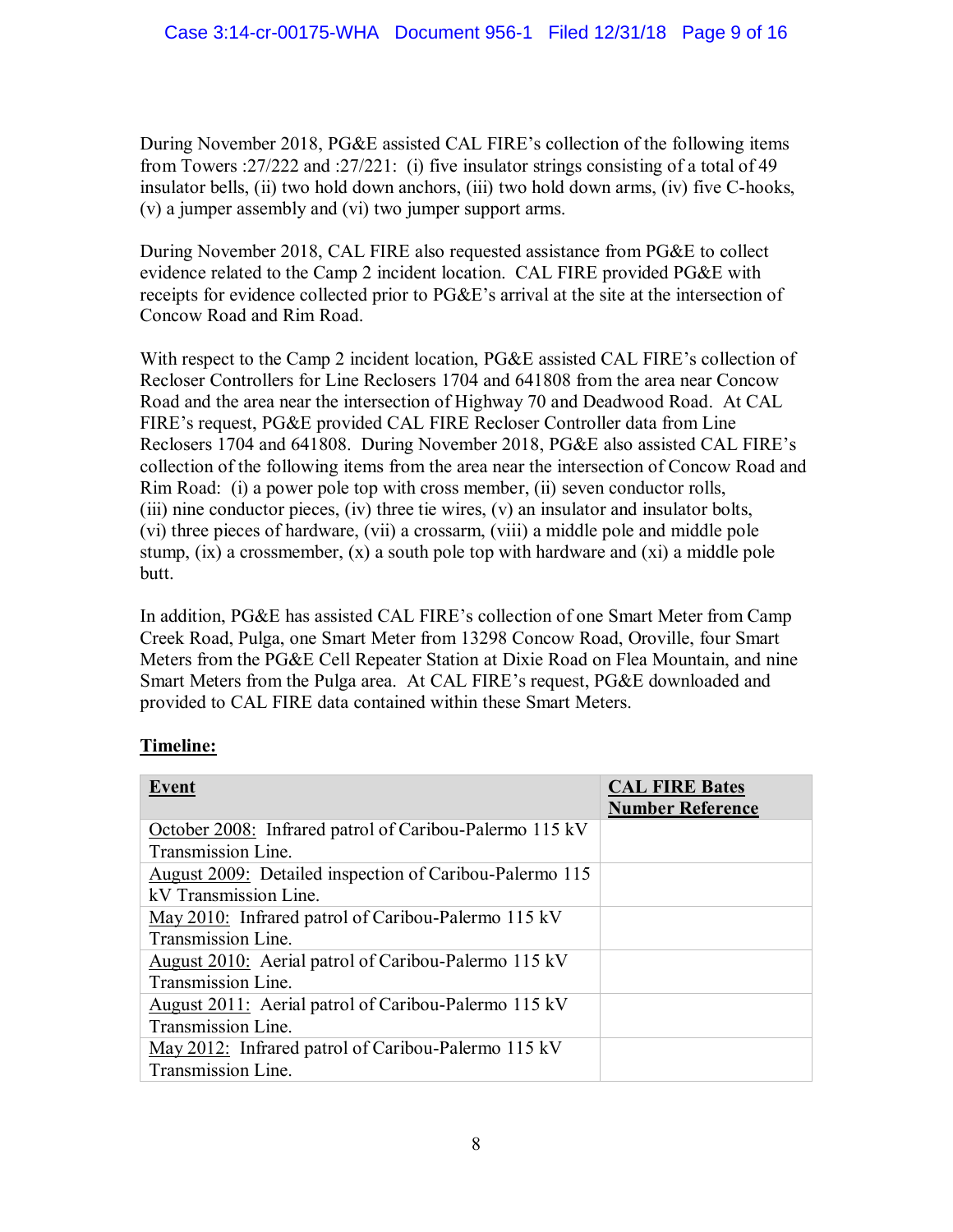| <b>Event</b>                                                                                                           | <b>CAL FIRE Bates</b><br><b>Number Reference</b> |
|------------------------------------------------------------------------------------------------------------------------|--------------------------------------------------|
| August 2012: Aerial patrol of Caribou-Palermo 115 kV<br>Transmission Line.                                             |                                                  |
| December 2012: Vegetation Management LiDAR Survey<br>of Caribou-Palermo 115 kV Transmission Line.                      |                                                  |
| August 2013: Aerial patrol of Caribou-Palermo 115 kV<br>Transmission Line.                                             |                                                  |
| November 2013: Emergency aerial patrol of<br>Caribou-Palermo 115 kV Transmission Line.                                 |                                                  |
| March 2014: Inspection of facilities on the Big Bend 1101<br>12 kV Distribution Circuit covered by Plat Map R36.       |                                                  |
| March 2014: Inspection of facilities on the Big Bend 1101<br>12 kV Distribution Circuit covered by Plat Map S36.       |                                                  |
| April 2014: Vegetation Management LiDAR Survey of<br>Caribou-Palermo 115 kV Transmission Line.                         |                                                  |
| May 2014: Non-routine aerial patrol on the Caribou-<br>Palermo 115 kV Transmission Line.                               |                                                  |
| May 2014: Infrared patrol of Caribou-Palermo 115 kV<br>Transmission Line.                                              |                                                  |
| August 2014: Detailed inspection of Caribou-Palermo 115<br>kV Transmission Line.                                       |                                                  |
| February 2015: Emergency aerial patrol of<br>Caribou-Palermo 115 kV Transmission Line.                                 |                                                  |
| March 2015: Inspection of facilities on the Big Bend 1101<br>12 kV Distribution Circuit covered by Plat Map R36.       | PGE-CAMP-CF-<br>0000000079-82                    |
| March 2015: Inspection of facilities on the Big Bend 1101<br>12 kV Distribution Circuit covered by Plat Map S36.       | PGE-CAMP-CF-<br>0000000091-94                    |
| April 2015: Vegetation Management LiDAR Survey of<br>Caribou-Palermo 115 kV Transmission Line.                         |                                                  |
| April 2015: Non-routine aerial patrol on the Caribou-<br>Palermo 115 kV Transmission Line.                             | PGE-CAMP-CF-<br>0000000171                       |
| May 2015: Non-routine aerial patrol on Caribou-Palermo<br>115 kV Transmission Line.                                    | PGE-CAMP-CF-<br>0000000172                       |
| June 2015: Infrared patrol of Caribou-Palermo 115 kV<br>Transmission Line.                                             | PGE-CAMP-CF-<br>0000000173                       |
| July 2015: Aerial patrol of Caribou-Palermo 115 kV<br>Transmission Line.                                               | PGE-CAMP-CF-<br>0000000017-78                    |
| <b>August 2015:</b> Vegetation Management inspection of the<br>area near the intersection of Concow Road and Rim Road. |                                                  |
| October 2015: The top was pruned from a Douglas Fir, a<br>Ponderosa Pine and a Sugar Pine were pruned, and a Cedar     |                                                  |
| was removed in the area near the intersection of Concow<br>Road and Rim Road.                                          |                                                  |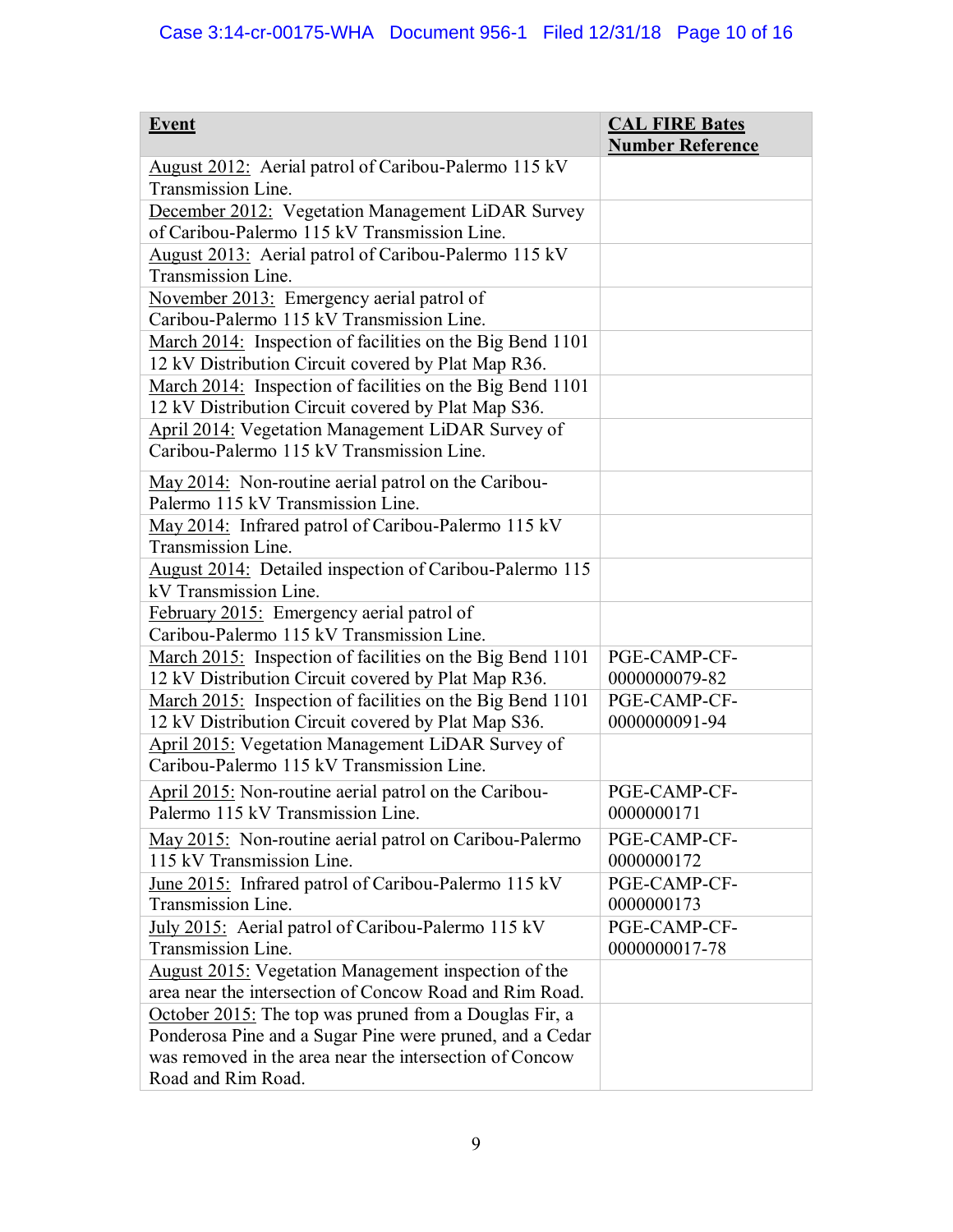|                                                                                                               | <b>CAL FIRE Bates</b>   |
|---------------------------------------------------------------------------------------------------------------|-------------------------|
| <b>Event</b>                                                                                                  | <b>Number Reference</b> |
| December 2015: Non-routine aerial patrol on Caribou-                                                          | PGE-CAMP-CF-            |
| Palermo 115 kV Transmission Line.                                                                             | 0000000174-75           |
| February 2016: Inspection of facilities on the Big Bend                                                       | PGE-CAMP-CF-            |
| 1101 12 kV Distribution Circuit covered by Plat Map S36.                                                      | 0000000095-102          |
| February 2016: Inspection of facilities on the Big Bend                                                       | PGE-CAMP-CF-            |
| 1101 12 kV Distribution Circuit covered by Plat Map R36.                                                      | 0000000083-90           |
| April 2016: Vegetation Management LiDAR Survey of                                                             |                         |
| Caribou-Palermo 115 kV Transmission Line.                                                                     |                         |
| April 2016: Damaged conductor and insulator on Big                                                            | PGE-CAMP-               |
| Bend 1101 12 kV Distribution Circuit repaired.                                                                | CF-0000000139-165       |
| May 2016: Infrared patrol of Caribou-Palermo 115 kV                                                           | PGE-CAMP-CF-            |
| Transmission Line.                                                                                            | 0000000176-178          |
| May 2016: Vegetation Management inspection of the area                                                        |                         |
| near the intersection of Concow Road and Rim Road.                                                            |                         |
| June 2016: Three-bolt connectors on Tower :27/222 are                                                         | PGE-CAMP-CF-            |
| replaced.                                                                                                     | 0000000166-167          |
| August 2016: Aerial patrol of Caribou-Palermo 115 kV                                                          | PGE-CAMP-CF-            |
| Transmission Line.                                                                                            | 0000000012-16           |
| September 2016: A White Fir was removed in the area                                                           |                         |
| near the intersection of Concow Road and Rim Road.                                                            |                         |
| October 2016: Vegetation Management LiDAR Survey of                                                           |                         |
| Caribou-Palermo 115 kV Transmission Line.                                                                     |                         |
| October 2016: Non-routine aerial patrol on Caribou-                                                           | PGE-CAMP-CF-            |
| Palermo 115 kV Transmission Line.                                                                             | 0000000179-800          |
| October 2016: A Ponderosa Pine was removed in the area                                                        |                         |
| near the intersection of Concow Road and Rim Road.                                                            |                         |
| January 2017: Emergency aerial patrols of                                                                     |                         |
| Caribou-Palermo 115 kV Transmission Line.                                                                     |                         |
| February 2017: Emergency aerial patrol of                                                                     |                         |
| Caribou-Palermo 115 kV Transmission Line                                                                      |                         |
| February 2017: Inspection of facilities on the Big Bend                                                       | PGE-CAMP-CF-            |
| 1101 12 kV Distribution Circuit covered by Plat Map S36.                                                      | 0000000116-120          |
| March 2017: Inspection of facilities on the Big Bend 1101                                                     | PGE-CAMP-CF-            |
| 12 kV Distribution Circuit covered by Plat Map R36.                                                           | 0000000111-115          |
| May 2017: Infrared patrol of Caribou-Palermo 115 kV                                                           | PGE-CAMP-CF-            |
| Transmission Line.                                                                                            | 0000000181              |
| June 2017: Vegetation Management inspection of the area<br>near the intersection of Concow Road and Rim Road. |                         |
|                                                                                                               | PGE-CAMP-CF-            |
| August 2017: Non-routine aerial patrol on Caribou-<br>Palermo 115 kV Transmission Line.                       | 0000000182-186          |
|                                                                                                               |                         |
| August 2017: A Tan Oak was pruned in the area near the<br>intersection of Concow Road and Rim Road.           |                         |
|                                                                                                               |                         |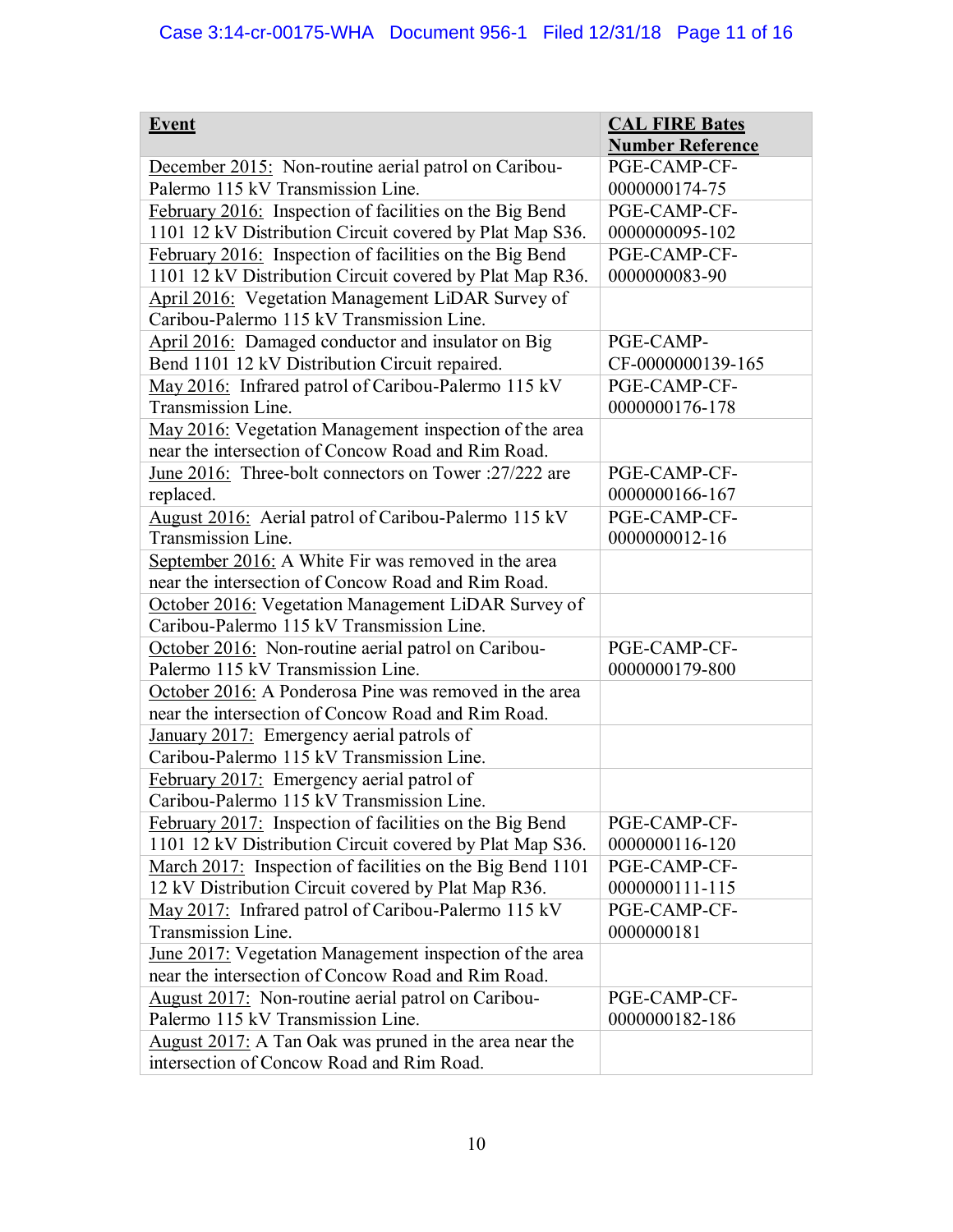| <b>Event</b>                                                                                     | <b>CAL FIRE Bates</b><br><b>Number Reference</b> |
|--------------------------------------------------------------------------------------------------|--------------------------------------------------|
| September 2017: Aerial patrol of Caribou-Palermo 115                                             | PGE-CAMP-CF-                                     |
| kV Transmission Line.                                                                            | 0000000001-06                                    |
| September 2017: Vegetation Management inspection of                                              |                                                  |
| the area near the intersection of Concow Road and Rim                                            |                                                  |
| Road.                                                                                            |                                                  |
| October 2017: Vegetation Management LiDAR Survey of<br>Caribou-Palermo 115 kV Transmission Line. |                                                  |
| November 2017: The top was pruned from a Cedar in the                                            |                                                  |
| area near the intersection of Concow Road and Rim Road.                                          |                                                  |
| February 2018: Patrol of facilities on the Big Bend 1101                                         | PGE-CAMP-CF-                                     |
| 12 kV Distribution Circuit covered by Plat Map S36.                                              | 0000000107-110                                   |
| April 2018: Patrol of facilities on the Big Bend 1101 12                                         | PGE-CAMP-CF-                                     |
| kV Distribution Circuit covered by Plat Map R36.                                                 | 0000000103-106                                   |
| April 2018: Vegetation Management inspection of the area                                         |                                                  |
| near the intersection of Concow Road and Rim Road.                                               |                                                  |
| May 2018: Infrared patrol of Caribou-Palermo 115 kV                                              | PGE-CAMP-CF-                                     |
| Transmission Line.                                                                               | 0000000187-188                                   |
| August 2018: Vegetation Management inspection of the                                             |                                                  |
| area near the intersection of Concow Road and Rim Road.                                          |                                                  |
| September 2018: Vegetation Management LiDAR Survey                                               |                                                  |
| of Caribou-Palermo 115 kV Transmission Line.                                                     |                                                  |
| September 2018: Aerial patrol of Caribou-Palermo 115                                             | PGE-CAMP-CF-                                     |
| kV Transmission Line.                                                                            | 0000000007-11                                    |
| November 8, 2018, 6:15 a.m.: The PG&E Caribou-                                                   |                                                  |
| Palermo 115 kV Transmission Line relayed and de-                                                 |                                                  |
| energized.                                                                                       |                                                  |
| November 8, 2018, approx. 6:28 a.m.: PG&E Hydro                                                  |                                                  |
| Supervisor reported seeing fire in a clearing beneath                                            |                                                  |
| PG&E transmission lines north of Pulga.                                                          |                                                  |
| November 8, 2018, 6:44 a.m.: PG&E Electrical Machinist                                           |                                                  |
| photographed the fire from Highway 70.                                                           |                                                  |
| November 8, 2018, 6:45 a.m.: The PG&E Big Bend 1101                                              |                                                  |
| 12 kV Distribution Circuit experienced an outage, and LR                                         |                                                  |
| 1704 opened.                                                                                     |                                                  |
| November 8, 2018, between approx. 6:30 and 7:00 a.m.:                                            |                                                  |
| Syblon Reid employee photographed the fire from                                                  |                                                  |
| Highway 70.                                                                                      |                                                  |
| <u>November 8, 2018, between approx. 6:48 and 7:53 a.m.:</u>                                     |                                                  |
| Two PG&E Hydro employees photographed the fire from                                              |                                                  |
| Cresta Dam.                                                                                      |                                                  |
| November 8, 2018, approx. 7:01 and 7:03 a.m.: PG&E                                               |                                                  |
| Operating Clerk photographed the fire from two points                                            |                                                  |
| along Highway 70.                                                                                |                                                  |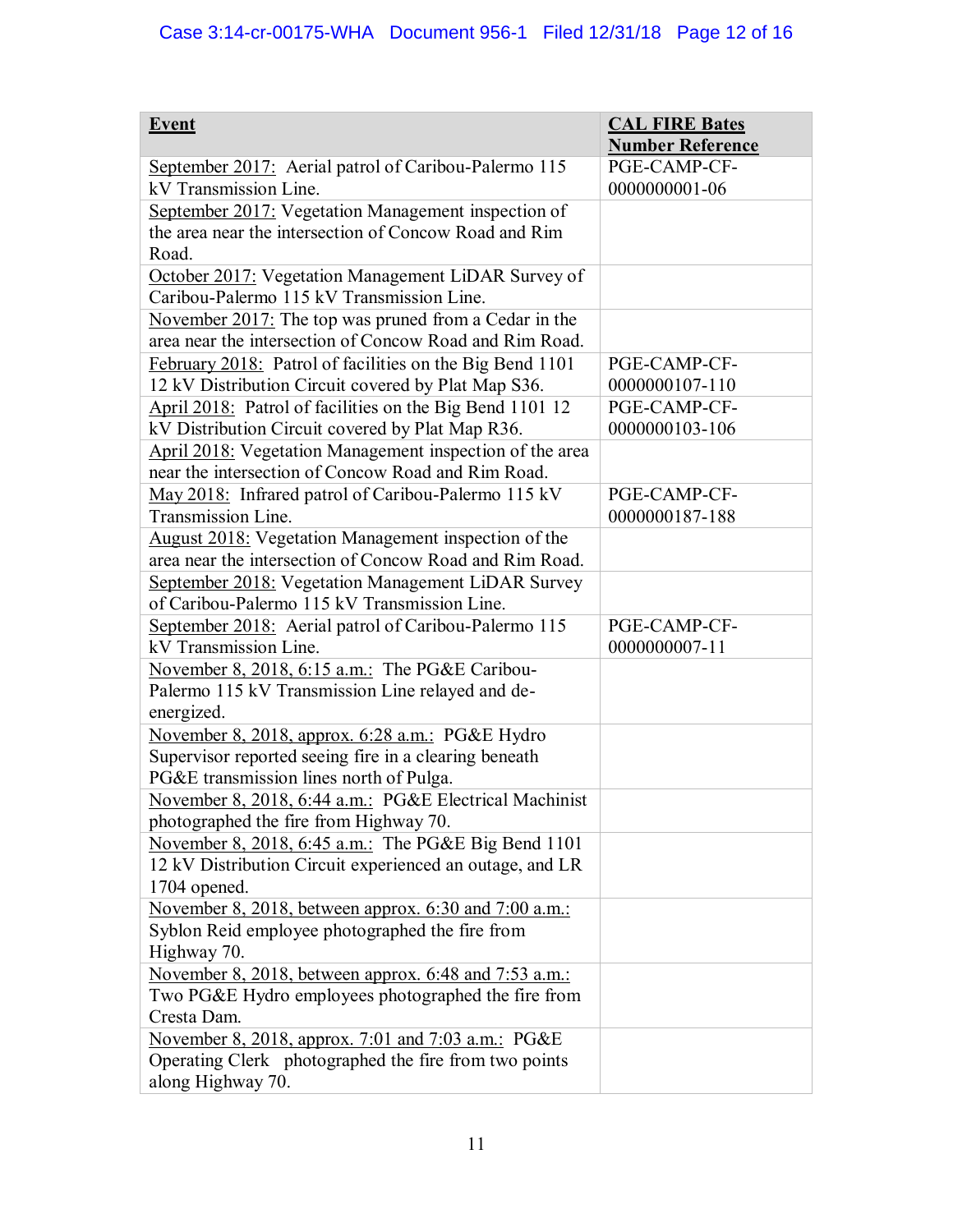| <b>Event</b>                                              | <b>CAL FIRE Bates</b><br><b>Number Reference</b> |
|-----------------------------------------------------------|--------------------------------------------------|
| November 8, 2018, approx. 7:20 a.m.: PG&E employee        |                                                  |
| observed fire moving from the vicinity of the Union       |                                                  |
| Pacific Railroad tracks up the west side of Feather River |                                                  |
| Canyon south of Pulga.                                    |                                                  |
| Nov. 8, 2018, between approx. 9:00 a.m. and 1:00 p.m.: A  |                                                  |
| PG&E Troubleman conducted an aerial patrol of the         |                                                  |
| Caribou-Palermo 115 kV Transmission Line.                 |                                                  |
| November 8, 2018, 6:06 p.m.: PG&E filed with the CPUC     |                                                  |
| an Electric Safety Incident Report (Incident No. 181108-  |                                                  |
| 9002) concerning the 6:15 a.m. outage on the Caribou-     |                                                  |
| Palermo 115 kV Transmission Line.                         |                                                  |
| November 9, 2018, approx. 2:24 p.m.: PG&E Lineman         |                                                  |
| patrolled a section of the Big Bend 1101 12 kV            |                                                  |
| Distribution Circuit up to the pole with LR 1704 and      |                                                  |
| observed the pole and other equipment on the ground.      |                                                  |
| November 11, 2018: PG&E Sub-foreman surveyed the          |                                                  |
| Big Bend 1101 12 kV Distribution Circuit from an area a   |                                                  |
| few spans south of LR 1704 up to Flea Mountain, and       |                                                  |
| observed LR 1704 and its pole on the ground.              |                                                  |
| November 12, 2018, approx. 9:30 a.m.: PG&E                |                                                  |
| Troubleman patrolled Concow Road north of LR 1704 and     |                                                  |
| observed damaged and downed poles and wires, as well as   |                                                  |
| snapped trees, some of which lay on top of the downed     |                                                  |
| wires.                                                    |                                                  |
| November 14, 2018: PG&E assisted CAL FIRE with            |                                                  |
| collection of evidence at the Camp 1 incident location.   |                                                  |
| November 14, 15 and 20, 2018: PG&E assisted CAL           |                                                  |
| FIRE with collection of evidence at the Camp 2 incident   |                                                  |
| location.                                                 |                                                  |
| November 16, 2018: PG&E filed with the CPUC an            |                                                  |
| Electric Safety Incident Report concerning the 6:45 a.m.  |                                                  |
| outage on the Big Bend 1101 12 kV Distribution Circuit.   |                                                  |
| December 11, 2018: PG&E filed with the CPUC a 20-Day      |                                                  |
| Supplemental Report regarding the Camp Fire.              |                                                  |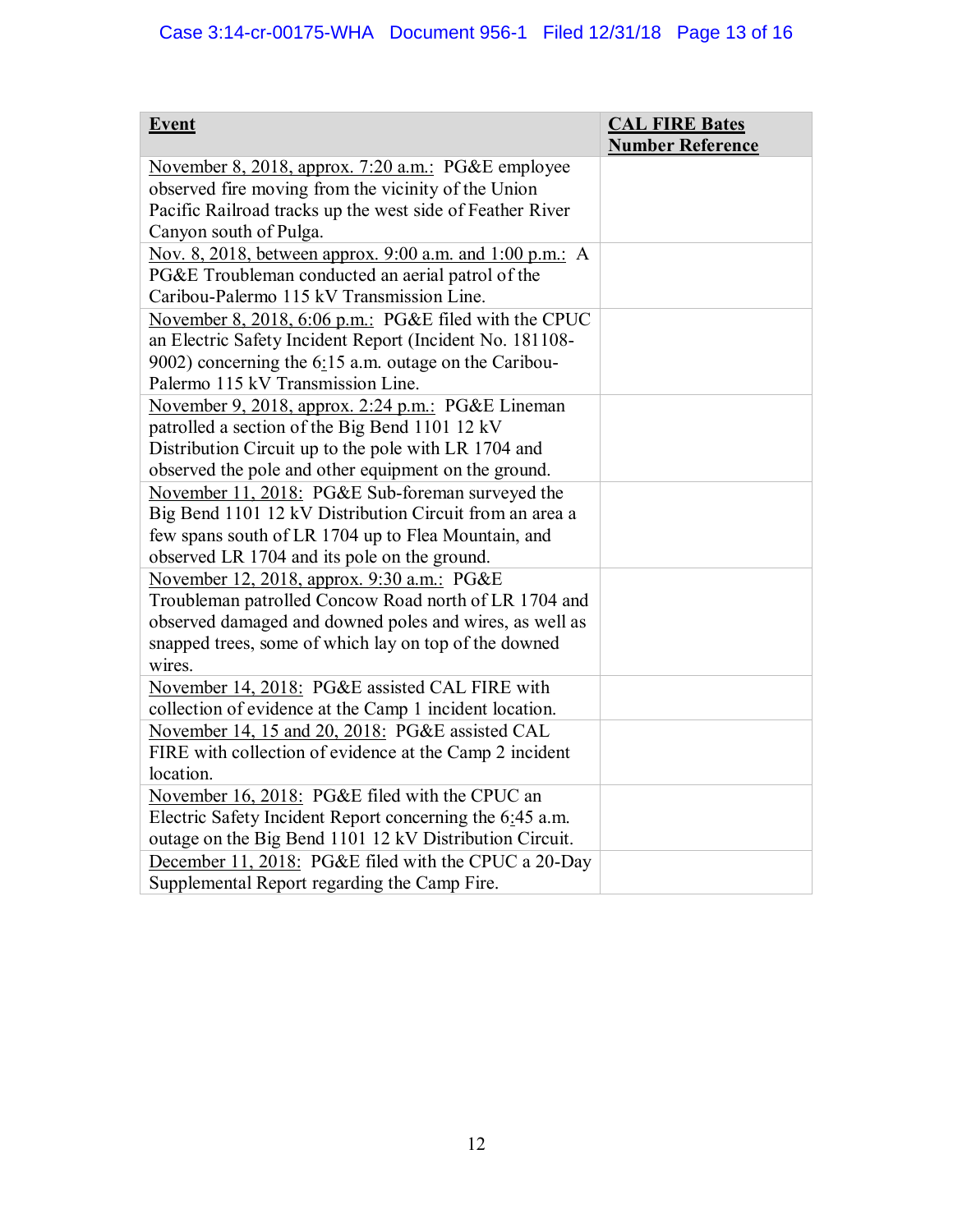## **Source List:**

| <b>Source</b>                                | <b>Brief Description</b>                           |
|----------------------------------------------|----------------------------------------------------|
| Corrective Work Form                         | <b>Emergency Patrol Records of Caribou-Palermo</b> |
| <b>Electric Transmission Line</b>            | <b>Transmission Line</b>                           |
| (November 23, 2013);                         |                                                    |
| Corrective Work Form                         |                                                    |
| <b>Electric Transmission Line</b>            |                                                    |
| (February 7, 2015);                          |                                                    |
| Corrective Work Form                         |                                                    |
| <b>Electric Transmission Line</b>            |                                                    |
| (January 9, 2017); Corrective                |                                                    |
| <b>Work Form Electric</b>                    |                                                    |
| Transmission Line (January                   |                                                    |
| 24, 2017); Corrective Work                   |                                                    |
| Form Electric Transmission                   |                                                    |
| Line (February 21, 2017)                     |                                                    |
| Corrective Work Form                         | June 2016, Maintenance performed on Tower :27/222  |
| <b>Electric Transmission Line</b>            |                                                    |
| (June 18, 2016)                              |                                                    |
| Corrective Work Form                         | Non-Routine Aerial Patrol Records on Caribou-      |
| <b>Electric Transmission Line</b>            | Palermo Transmission Line                          |
| (May 5, 2014); PGE-CAMP-                     |                                                    |
| CF-0000000171; PGE-                          |                                                    |
| CAMP-CF-0000000172;                          |                                                    |
| PGE-CAMP-CF-                                 |                                                    |
| 0000000174; PGE-CAMP-<br>CF-0000000179; PGE- |                                                    |
| CAMP-CF-0000000182                           |                                                    |
| Caribou-Palermo Detailed                     | August 2014, Overhead detailed inspection of       |
| Inspection 2014                              | Caribou-Palermo Transmission Line                  |
| Corrective Work Form                         | Emergency Patrol Records of Caribou-Palermo        |
| Electric Transmission Line                   | <b>Transmission Line</b>                           |
| (November 23, 2013);                         |                                                    |
| Corrective Work Form                         |                                                    |
| <b>Electric Transmission Line</b>            |                                                    |
| (February 7, 2015);                          |                                                    |
| Corrective Work Form                         |                                                    |
| <b>Electric Transmission Line</b>            |                                                    |
| (January 9, 2017); Corrective                |                                                    |
| Work Form Electric                           |                                                    |
| Transmission Line (January                   |                                                    |
| 24, 2017); Corrective Work                   |                                                    |
| Form Electric Transmission                   |                                                    |
| Line (February 21, 2017)                     |                                                    |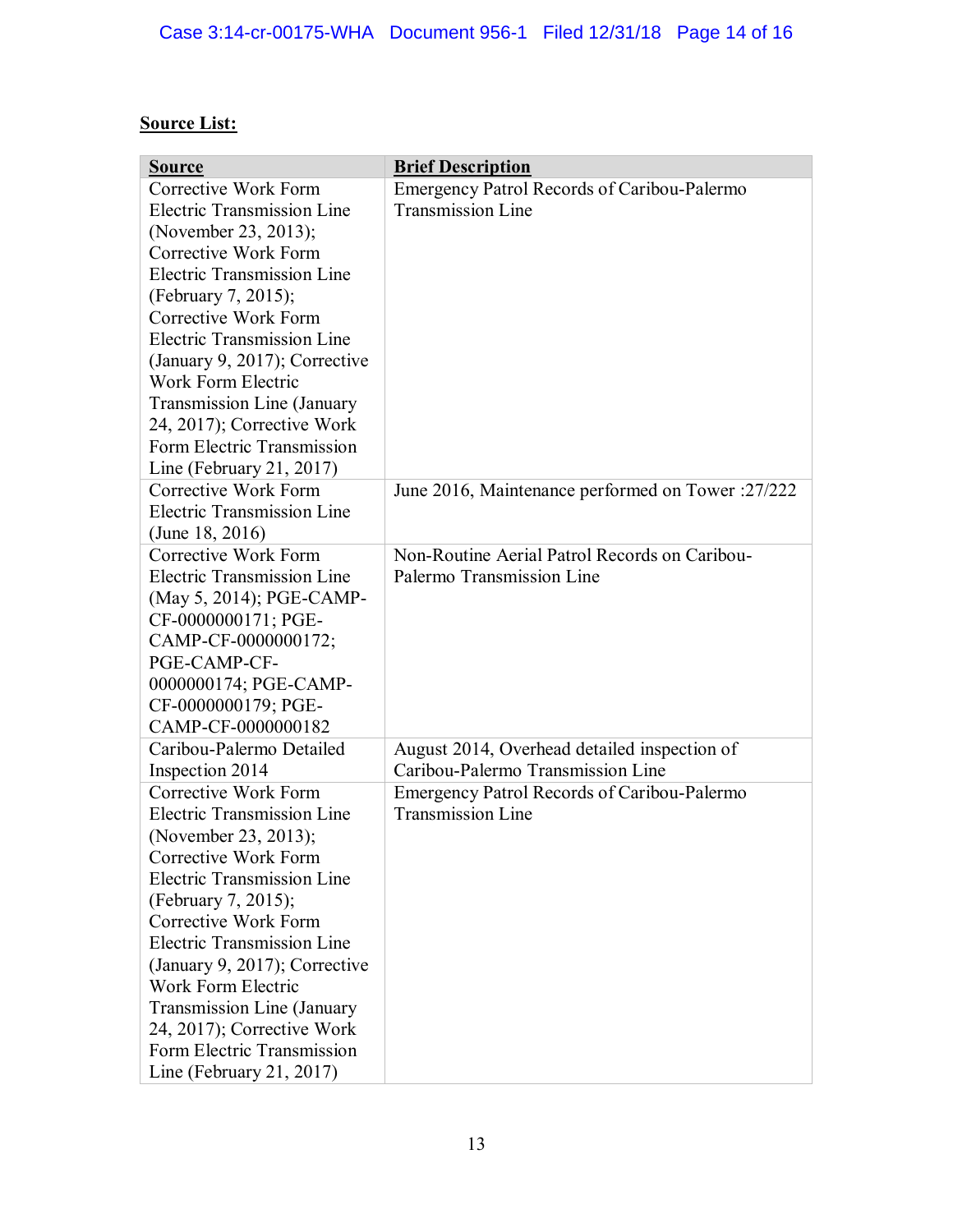| <u>Source</u>                     | <b>Brief Description</b>                             |
|-----------------------------------|------------------------------------------------------|
| Corrective Work Form              | June 2016, Maintenance performed on Tower :27/222    |
| <b>Electric Transmission Line</b> |                                                      |
| (June $18, 2016$ )                |                                                      |
| Corrective Work Form              | Non-Routine Aerial Patrol Records on Caribou-        |
| <b>Electric Transmission Line</b> | Palermo Transmission Line                            |
| (May 5, 2014); PGE-CAMP-          |                                                      |
| CF-0000000171; PGE-               |                                                      |
| CAMP-CF-0000000172;               |                                                      |
| PGE-CAMP-CF-                      |                                                      |
| 0000000174; PGE-CAMP-             |                                                      |
| CF-0000000179; PGE-               |                                                      |
| CAMP-CF-0000000182                |                                                      |
| Enterprise-Record, The            | Chico Enterprise-Record News Article,                |
| Mystery Camp Fire 'Second         | https://www.chicoer.com/2018/11/16/was-possible-     |
| Start': Was It Captured on        | second-camp-fire-ignition-caught-on-firewatch-       |
| Firewatch Camera? (Nov. 16,       | camera/                                              |
| 2018)                             |                                                      |
| PGE-CAMP-CF-                      | Aerial Patrol Records of Caribou-Palermo             |
| 0000000017; PGE-CAMP-             | <b>Transmission Line</b>                             |
| CF-0000000012; PGE-               |                                                      |
| CAMP-CF-0000000001;               |                                                      |
| PGE-CAMP-CF-0000000007            |                                                      |
| PGE-CAMP-CF-0000000166            | Corrective Work Form Electric Transmission Line      |
|                                   | (September 16, 2009), Maintenance performed on       |
|                                   | Tower: 27/222                                        |
| R36 Inspection 2014; PGE-         | Electric Maintenance Overhead Inspection and Patrol  |
| CAMP-CF-0000000079;               | Records for Plat Maps R36 and S36                    |
| PGE-CAMP-CF-                      |                                                      |
| 0000000083; PGE-CAMP-             |                                                      |
| CF-0000000111; PGE-               |                                                      |
| CAMP-CF-0000000103; S36           |                                                      |
| Inspection 2014; PGE-             |                                                      |
| CAMP-CF-0000000091;               |                                                      |
| PGE-CAMP-CF-                      |                                                      |
| 0000000095; PGE-CAMP-             |                                                      |
| CF-0000000116; PGE-               |                                                      |
| CAMP-CF-0000000107                |                                                      |
| PGE-CAMP-                         |                                                      |
|                                   | Electric Overhead Tag 111417029 for damaged          |
| CF-0000000139-165                 | conductor, identified February 24, 2016              |
| PGE-CAMP-CF-                      | Electric Overhead Tag for bird shot damage to        |
| 0000000139-41                     | conductor, identified February 24, 2016              |
| Corrective Work Form              | Infrared Patrol of Caribou-Palermo Transmission Line |
| <b>Electric Transmission Line</b> |                                                      |
| (October 17, 2008);               |                                                      |
| Corrective Work Form              |                                                      |